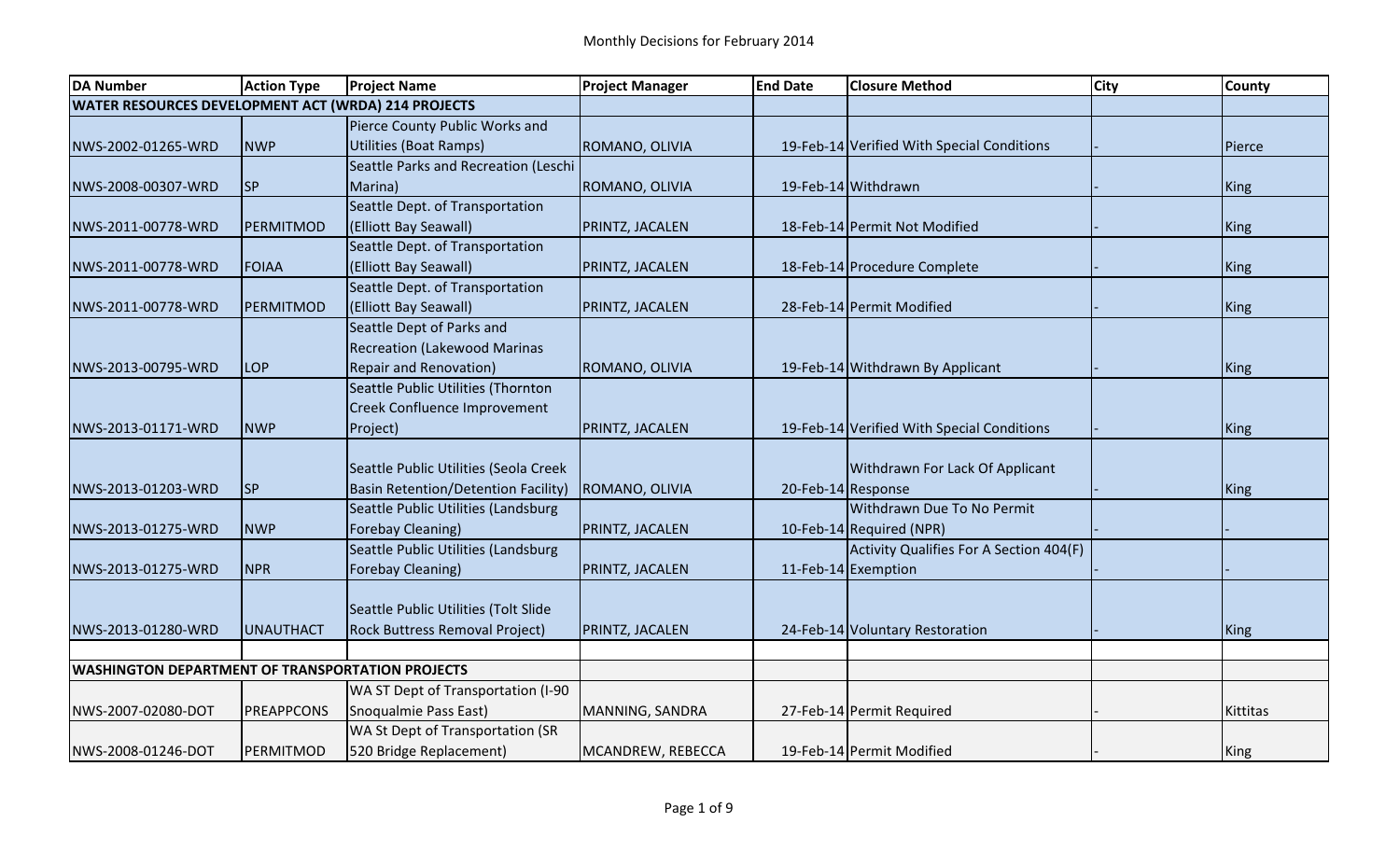| <b>DA Number</b>          | <b>Action Type</b> | <b>Project Name</b>                   | <b>Project Manager</b> | <b>End Date</b>    | <b>Closure Method</b>                     | <b>City</b>     | <b>County</b>       |
|---------------------------|--------------------|---------------------------------------|------------------------|--------------------|-------------------------------------------|-----------------|---------------------|
|                           |                    | Washington State Ferries (Colman      |                        |                    |                                           |                 |                     |
| NWS-2011-00242-DOT        | PREAPPCONS         | Dock)                                 | MCANDREW, REBECCA      |                    | 3-Feb-14 Permit Required                  |                 | King                |
|                           |                    | WA St Dept of Transportation (SR      |                        |                    |                                           |                 |                     |
| NWS-2013-00246-DOT        | <b>NWP</b>         | 167 Meridian Bridge)                  | MANNING, SANDRA        |                    | 5-Feb-14 Verified With Special Conditions |                 | Pierce              |
|                           |                    | WA St Dept of Transportation - SR 4   |                        |                    |                                           |                 |                     |
| NWS-2014-00082-DOT        | <b>IPREAPPCONS</b> | <b>Elochoman Creek</b>                | MANNING, SANDRA        |                    | 3-Feb-14 Permit Required                  |                 |                     |
|                           |                    |                                       |                        |                    |                                           |                 |                     |
| <b>ALL OTHER PROJECTS</b> |                    |                                       |                        |                    |                                           |                 |                     |
| NWS-10-01108              | <b>FOIAA</b>       | <b>ELLISON &amp; WOODHULL</b>         | URELIUS, KAREN         |                    | 24-Feb-14 Procedure Complete              |                 | Island              |
| NWS-2003-00688            | NONCOMPLY          | CAM, PETER                            | <b>OLMSTEAD, PETER</b> |                    | 25-Feb-14 Withdrawn                       |                 | Skamania            |
|                           |                    |                                       |                        |                    |                                           |                 |                     |
| NWS-2005-00432            | <b>FOIAA</b>       | <b>MASON COUNTY DEPT OF UTILITIES</b> |                        |                    | 21-Feb-14 Procedure Complete              |                 | Mason               |
|                           |                    |                                       |                        |                    | Authorized Work And Required              |                 |                     |
| NWS-2006-01217            | <b>COMPCERT</b>    | Duncan, Steve                         | WATSON, JO             |                    | 20-Feb-14 Mitigation Completed            | <b>Brewster</b> | Okanogan            |
|                           |                    |                                       |                        |                    | Authorized Work And Required              |                 |                     |
| NWS-2006-01319-CRC        | <b>COMPCERT</b>    | Groendyk, Earl                        | JORDAN, DALE           |                    | 20-Feb-14 Mitigation Completed            |                 | Okanogan            |
|                           |                    |                                       |                        |                    | Authorized Work And Required              |                 |                     |
| NWS-2006-01447            | <b>COMPCERT</b>    | Lawell, Chuck                         | TONG, KRISTINA         |                    | 11-Feb-14 Mitigation Completed            |                 | Douglas             |
|                           |                    |                                       |                        |                    | Authorized Work And Required              |                 |                     |
| NWS-2007-00265-SO         | <b>COMPCERT</b>    | Sound Refining, Inc.                  | ROMANO, OLIVIA         |                    | 19-Feb-14 Mitigation Completed            |                 | Pierce              |
|                           |                    | Brady's Oysters Inc. (ABH Lease 1 &   |                        |                    |                                           |                 |                     |
| NWS-2007-01142            | <b>NWP</b>         | 2)                                    | SANGUINETTI, PAMELA    |                    | 5-Feb-14 Verified With Special Conditions |                 | <b>Grays Harbor</b> |
|                           |                    |                                       |                        |                    | Withdrawn For Lack Of Applicant           |                 |                     |
| NWS-2007-01201            | <b>NWP</b>         | Taylor Shellfish (Samish Bay)         | TONG, KRISTINA         | 28-Feb-14 Response |                                           |                 | <b>Skagit</b>       |
|                           |                    |                                       |                        |                    | Withdrawn For Lack Of Applicant           |                 |                     |
| NWS-2007-01243            | <b>NWP</b>         | Taylor Shellfish (Allyn)              | TONG, KRISTINA         |                    | 28-Feb-14 Response                        |                 | Mason               |
|                           |                    |                                       |                        |                    | Authorized Work And Required              |                 |                     |
| NWS-2007-01637-NO         | <b>COMPCERT</b>    | Rudeen Development, LLC               | TONG, KRISTINA         |                    | 5-Feb-14 Mitigation Completed             |                 | Snohomish           |
|                           |                    | <b>Trident Marine Services (Burke</b> |                        |                    |                                           |                 |                     |
| NWS-2007-01720-CR         | <b>FOIAA</b>       | Lease)                                | HABEL, DARREN          |                    | 12-Feb-14 Procedure Complete              |                 | Mason               |
|                           |                    |                                       |                        |                    | <b>Authorized Work And Required</b>       |                 |                     |
| NWS-2008-00282            | <b>COMPCERT</b>    | <b>Rush Residential Inc</b>           | PRINTZ, JACALEN        |                    | 20-Feb-14 Mitigation Completed            |                 | Pierce              |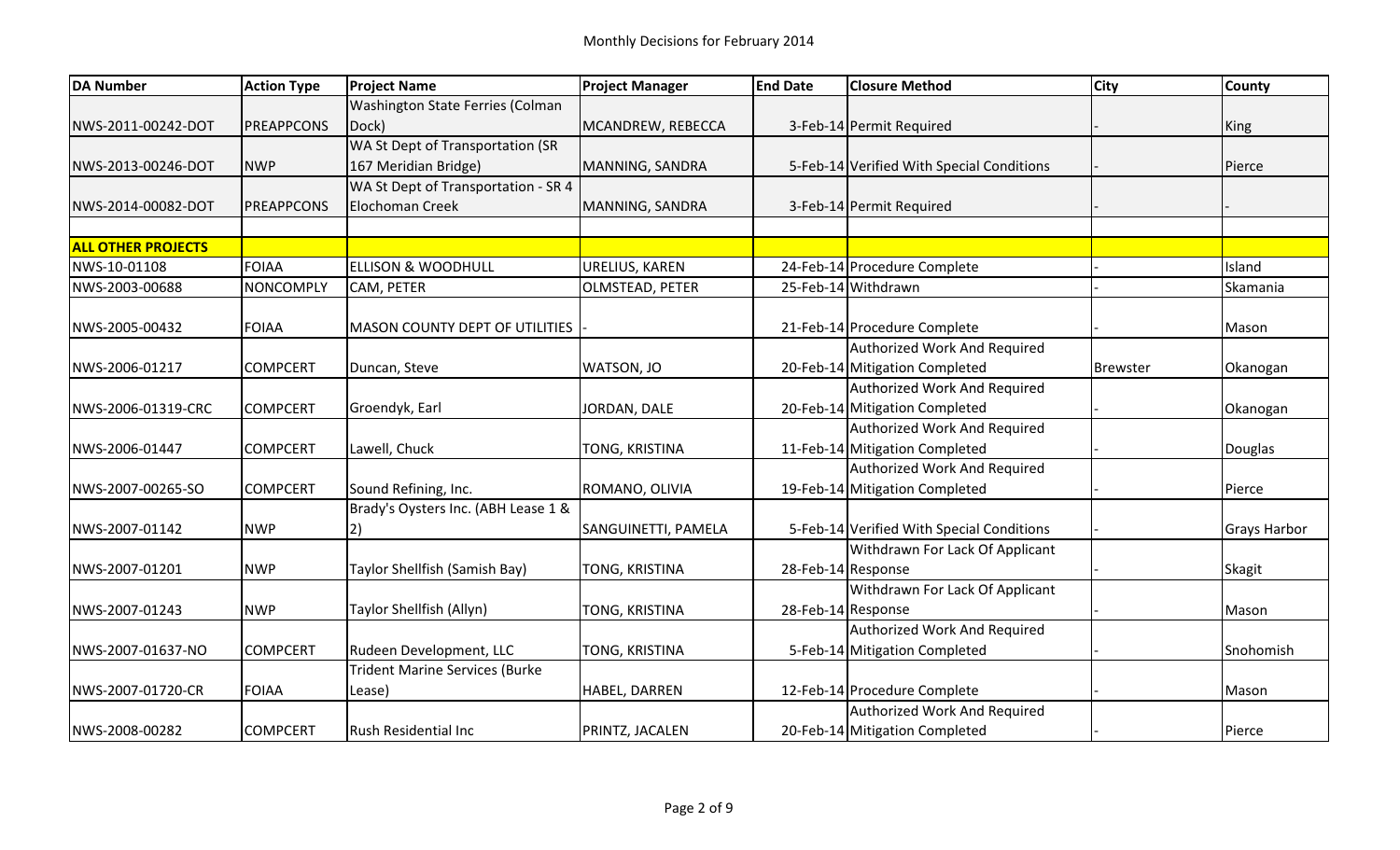| <b>DA Number</b>   | <b>Action Type</b> | <b>Project Name</b>                                                       | <b>Project Manager</b> | <b>End Date</b> | <b>Closure Method</b>                         | <b>City</b>        | County              |
|--------------------|--------------------|---------------------------------------------------------------------------|------------------------|-----------------|-----------------------------------------------|--------------------|---------------------|
|                    |                    | Wright, et al. (Brian Wright, James                                       |                        |                 |                                               |                    |                     |
|                    |                    | Ferguson, Raymon Bowen, Mark                                              |                        |                 | Authorized Work And Required                  |                    |                     |
| NWS-2009-00339-CRC | <b>COMPCERT</b>    | Gilstrap                                                                  | URELIUS, KAREN         |                 | 10-Feb-14 Mitigation Not Completed            |                    | Chelan              |
|                    |                    | Little Skookum Shellfish Growers                                          |                        |                 | Withdrawn For Lack Of Applicant               |                    |                     |
| NWS-2009-01571     | <b>NWP</b>         | <b>LLC</b>                                                                | SANGUINETTI, PAMELA    |                 | 6-Feb-14 Response                             |                    | Pacific             |
| NWS-2010-00077     | <b>NWP</b>         | Brady's Oysters, Inc.                                                     | SANGUINETTI, PAMELA    |                 | 5-Feb-14 Verified With Special Conditions     |                    | Grays Harbor        |
| NWS-2010-00079     | <b>NWP</b>         | Brady's Oysters Inc.                                                      | SANGUINETTI, PAMELA    |                 | 4-Feb-14 Verified With Special Conditions     |                    | <b>Grays Harbor</b> |
| NWS-2010-00286     | <b>NWP</b>         | Lummi Nation Planning Department   PERRY, RANDEL                          |                        |                 | 18-Feb-14 Verified With Special Conditions    |                    | Whatcom             |
| NWS-2010-00636     | <b>NWP</b>         | <b>Whatcom County Public Works</b>                                        | PERRY, RANDEL          |                 | 27-Feb-14 Verified Without Special Conditions |                    | Whatcom             |
| NWS-2010-00733     | <b>NWP</b>         | Durbin, John                                                              | WHITE, STEPHANIE       |                 | 13-Feb-14 Verified With Special Conditions    | <b>Hunts Point</b> | King                |
| NWS-2010-01090     | <b>FOIAA</b>       | Stewart, Larry                                                            | MANLOW, STEVEN         |                 | 14-Feb-14 Procedure Complete                  |                    | Clark               |
| NWS-2011-00180     | <b>FOIAA</b>       | Simpson, Brett (Davy Crockett)                                            | MANLOW, STEVEN         |                 | 3-Feb-14 Procedure Complete                   |                    | Clark               |
|                    |                    | Okanogan County Department of                                             |                        |                 | Authorized Work And Required                  |                    |                     |
| NWS-2011-00621     | <b>COMPCERT</b>    | <b>Public Works</b>                                                       | <b>GREGORY, JERALD</b> |                 | 20-Feb-14 Mitigation Completed                |                    | Okanogan            |
|                    |                    | <b>Bellevue Utilities Dept (West</b><br>Tributary to Yarrow Creek Culvert |                        |                 |                                               |                    |                     |
| NWS-2011-00653     | <b>NWP</b>         | Removal)                                                                  | POWELL, SUSAN          |                 | 7-Feb-14 Verified Without Special Conditions  |                    | <b>King</b>         |
| NWS-2011-00674     | <b>NWP</b>         | United Harvest, LLC                                                       | <b>GUY, DANETTE</b>    |                 | 5-Feb-14 Verified With Special Conditions     |                    | Clark               |
|                    |                    | Curnutt, Randall & Anna (pier/boat                                        |                        |                 |                                               |                    |                     |
| NWS-2011-01050     | LOP                | lift and mooring buoy)                                                    | HABEL, DARREN          |                 | 20-Feb-14 Withdrawn                           | Port Orchard       | Kitsap              |
|                    |                    |                                                                           |                        |                 | <b>Work Complete-Mitigation</b>               |                    |                     |
| NWS-2012-00036     | <b>COMPCERT</b>    | Port Angeles, City of                                                     | SANGUINETTI, PAMELA    |                 | 6-Feb-14 Incomplete                           |                    | Clallam             |
|                    |                    | Willapa Harbor, Port of (Bay Center                                       |                        |                 |                                               |                    |                     |
| NWS-2012-00157     | PERMITMOD          | Maintenance Dredging)                                                     | TONG, KRISTINA         |                 | 26-Feb-14 Extension of Time Authorized        |                    | Pacific             |
|                    |                    | Douglas County Transportation                                             |                        |                 | Authorized Work And Required                  |                    |                     |
| INWS-2012-00304    | <b>COMPCERT</b>    | (McGinnis Canyon Rd. Project)                                             | URELIUS, KAREN         |                 | 14-Feb-14 Mitigation Not Completed            | Orondo             | Douglas             |
| NWS-2012-00306     | <b>RGP</b>         | MIE Services LLC (boat lifts)                                             | ANDERSON, SUZANNE      |                 | 12-Feb-14 Issued With Special Conditions      | Mercer Island      | <b>King</b>         |
| NWS-2012-00306     | <b>NWP</b>         | MIE Services LLC (boat lifts)                                             | ANDERSON, SUZANNE      |                 | 12-Feb-14 Verified With Special Conditions    | Mercer Island      | <b>King</b>         |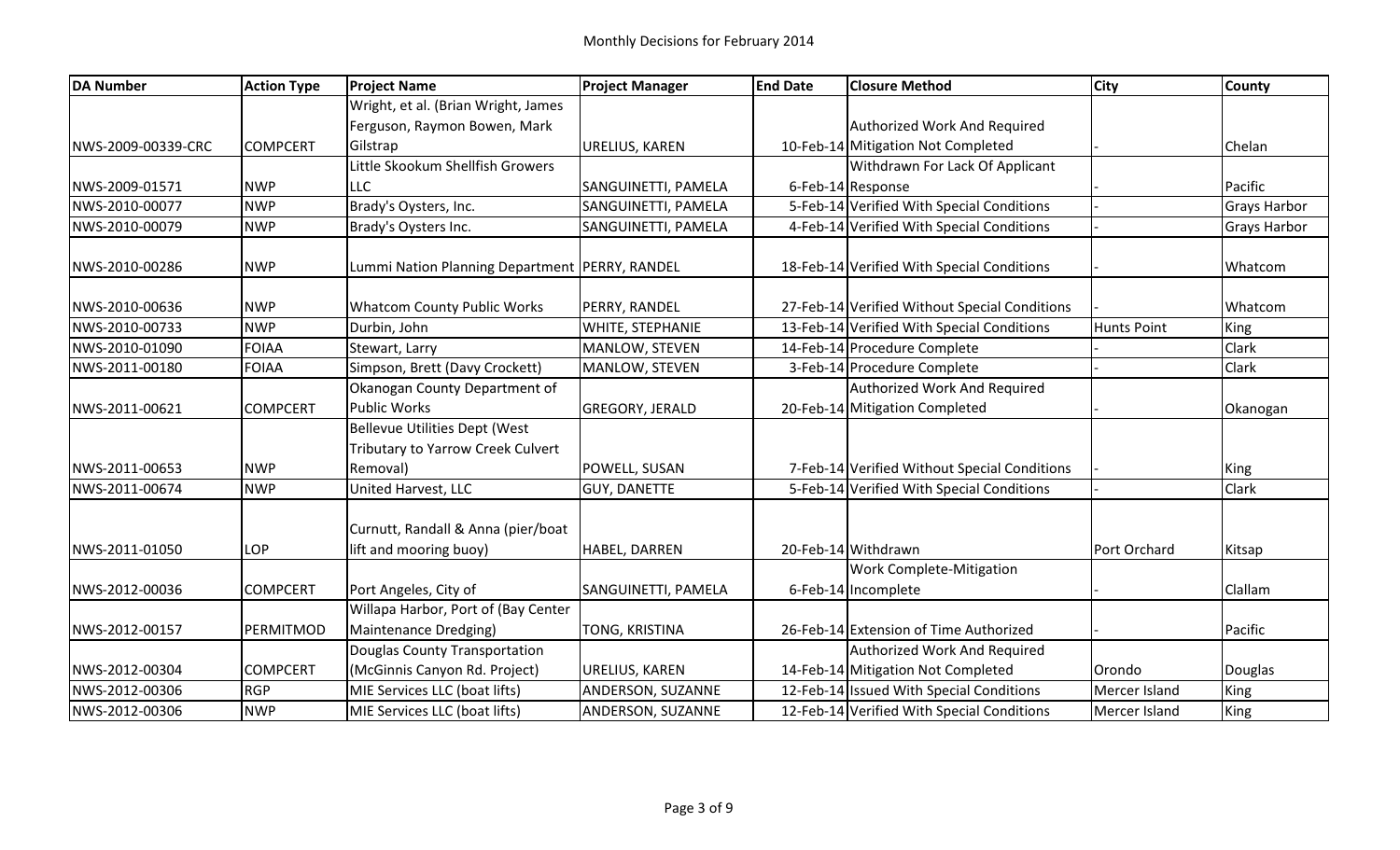| <b>DA Number</b> | <b>Action Type</b> | <b>Project Name</b>                               | <b>Project Manager</b> | <b>End Date</b> | <b>Closure Method</b>                         | <b>City</b>   | <b>County</b>       |
|------------------|--------------------|---------------------------------------------------|------------------------|-----------------|-----------------------------------------------|---------------|---------------------|
|                  |                    | WA St Parks and Recreation                        |                        |                 |                                               |               |                     |
|                  |                    | Commission (Sacajawea State Park-                 |                        |                 |                                               |               |                     |
| NWS-2012-00452   | PERMITMOD          | Moorage)                                          | <b>ERKEL, TIM</b>      |                 | 26-Feb-14 Permit Modified                     |               | Franklin            |
|                  |                    |                                                   |                        |                 |                                               |               |                     |
|                  |                    | Grays Harbor, Port of (28th Street                |                        |                 |                                               |               |                     |
| NWS-2012-00530   | LOP                | Boat Launch Facilities Renovation)                | <b>WILCOX, RONALD</b>  |                 | 27-Feb-14 Withdrawn                           | Hoquiam       | <b>Grays Harbor</b> |
|                  |                    |                                                   |                        |                 |                                               |               |                     |
|                  |                    | Grays Harbor, Port of (28th Street                |                        |                 | Withdrawn For Lack Of Applicant               |               |                     |
| NWS-2012-00530   | <b>NWP</b>         | <b>Boat Launch Facilities Renovation)</b>         | <b>WILCOX, RONALD</b>  |                 | 27-Feb-14 Response                            | Hoquiam       | <b>Grays Harbor</b> |
| NWS-2012-00596   | LOP                | Tyee Yacht Club (float)                           | PRINTZ, JACALEN        |                 | 11-Feb-14 Issued With Special Conditions      | Seattle       | King                |
|                  |                    | Lighthouse Marina at Late Chelan,                 |                        |                 | Withdrawn To Become Letter Of                 |               |                     |
| NWS-2012-00780   | <b>SP</b>          | LLC (pier and buoys)                              | URELIUS, KAREN         |                 | 11-Feb-14 Permission (LOP)                    |               | Chelan              |
| NWS-2012-00911   | <b>PREAPPCONS</b>  | Nichols Brothers Boat Builders                    | <b>URELIUS, KAREN</b>  |                 | 21-Feb-14 Permit Required                     |               | Island              |
| NWS-2012-00911   | <b>NWP</b>         | <b>Nichols Brothers Boat Builders</b>             | URELIUS, KAREN         |                 | 24-Feb-14 Withdrawn                           |               | Island              |
|                  |                    | South Puget Sound Salmon                          |                        |                 |                                               |               |                     |
|                  |                    | Enhancement Group (Case Inlet                     |                        |                 |                                               |               |                     |
| NWS-2012-00948   | <b>NWP</b>         | Shoreline Restoration)                            | HABEL, DARREN          |                 | 5-Feb-14 Verified With Special Conditions     |               | Mason               |
|                  |                    | Miners Landing (Pier 57 Long-Term                 |                        |                 |                                               |               |                     |
| NWS-2012-00967   | <b>NWP</b>         | Maintenance and Repair)                           | PRINTZ, JACALEN        |                 | 10-Feb-14 Verified With Special Conditions    | Seattle       | King                |
|                  |                    |                                                   |                        |                 |                                               |               |                     |
| NWS-2012-01174   | PREAPPCONS         | Tidewater Barge Lines (Spud Barge)                | <b>GUY, DANETTE</b>    |                 | 26-Feb-14 Permit Required                     |               |                     |
| NWS-2012-01213   | PERMITMOD          | Landis, Daniel (pier)                             | WHITE, STEPHANIE       |                 | 27-Feb-14 Withdrawn                           | Mercer Island | King                |
|                  |                    |                                                   |                        |                 | Withdrawn For Lack Of Applicant               |               |                     |
| NWS-2012-01231   | <b>NWP</b>         | Goodro Shellfish                                  | SANGUINETTI, PAMELA    |                 | 12-Feb-14 Response                            |               | Mason               |
|                  |                    | Butler, W Clark (pier, boat lift and              |                        |                 | Withdrawn For Lack Of Applicant               |               |                     |
| NWS-2012-01269   | <b>SP</b>          | mooring buoy)                                     | HABEL, DARREN          |                 | 11-Feb-14 Response                            |               | Chelan              |
|                  |                    |                                                   |                        |                 |                                               |               |                     |
| NWS-2013-00175   | UNAUTHACT          | Owner, Roger Curtis (mooring buoy) URELIUS, KAREN |                        |                 | 25-Feb-14 After The Fact Permit Initiated     | Coupeville    | Island              |
| NWS-2013-00175   | <b>NWP</b>         | Owner, Roger Curtis (mooring buoy) URELIUS, KAREN |                        |                 | 26-Feb-14 Verified Without Special Conditions | Coupeville    | Island              |
|                  |                    |                                                   |                        |                 |                                               |               |                     |
|                  |                    | Adadow, Richard Millar (Mooring                   |                        |                 |                                               |               |                     |
| NWS-2013-00192   | UNAUTHACT          | Buoy - Holmes Harbor)                             | URELIUS, KAREN         |                 | 25-Feb-14 After The Fact Permit Initiated     | Langley       | Island              |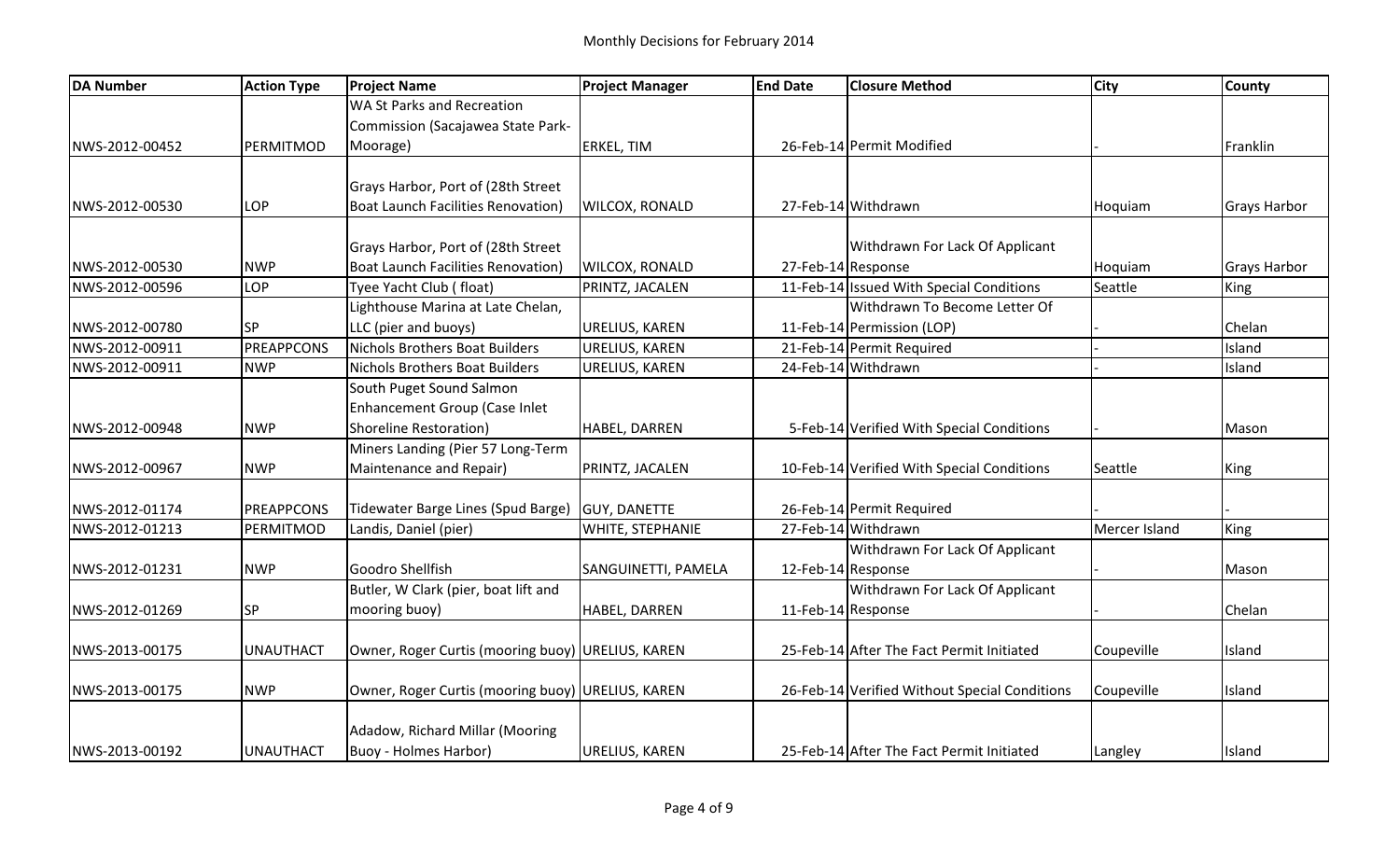| <b>DA Number</b> | <b>Action Type</b> | <b>Project Name</b>                    | <b>Project Manager</b>  | <b>End Date</b>    | <b>Closure Method</b>                         | <b>ICity</b>       | <b>County</b> |
|------------------|--------------------|----------------------------------------|-------------------------|--------------------|-----------------------------------------------|--------------------|---------------|
|                  |                    |                                        |                         |                    |                                               |                    |               |
|                  |                    | Adadow, Richard Millar (Mooring        |                         |                    |                                               |                    |               |
| NWS-2013-00192   | <b>NWP</b>         | <b>Buoy - Holmes Harbor)</b>           | URELIUS, KAREN          |                    | 26-Feb-14 Verified Without Special Conditions | Langley            | Island        |
|                  |                    | Burington Northern Santa Fe            |                         |                    |                                               |                    |               |
|                  |                    | Railway (Cheney to Babb Double         |                         |                    |                                               |                    |               |
| NWS-2013-00239   | <b>NWP</b>         | Track)                                 | WILCOX, RONALD          |                    | 6-Feb-14 Verified With Special Conditions     |                    | Spokane       |
|                  |                    | Jefferson County (Snow Creek Road      |                         |                    |                                               |                    |               |
| NWS-2013-00277   | <b>NWP</b>         | <b>Culvert Replacement)</b>            | <b>GARDINER, JOANNE</b> |                    | 4-Feb-14 Verified Without Special Conditions  |                    | Jefferson     |
|                  |                    | Jefferson County (Snow Creek Road      |                         |                    |                                               |                    |               |
| NWS-2013-00277   | <b>NWP</b>         | <b>Culvert Replacement)</b>            | <b>GARDINER, JOANNE</b> |                    | 4-Feb-14 Verified Without Special Conditions  |                    | Jefferson     |
|                  |                    | Stimac, Vince (pier, boatlift, PVC     |                         |                    |                                               |                    |               |
| NWS-2013-00421   | <b>RGP</b>         | lifts, and buoy)                       | JORDAN, DALE            |                    | 3-Feb-14 Issued With Special Conditions       |                    | Chelan        |
| NWS-2013-00452   | <b>NWP</b>         | Dammeier, Kurt and Leslie (pier)       | <b>WHITE, STEPHANIE</b> |                    | 13-Feb-14 Verified With Special Conditions    | Mercer Island      |               |
|                  |                    |                                        |                         |                    |                                               |                    | King          |
|                  |                    | Federal Highway Administration         |                         |                    |                                               |                    |               |
| NWS-2013-00484   | <b>SP</b>          | (Middle Fork Snoqualmie River)         | MCANDREW, REBECCA       |                    | 3-Feb-14 Issued With Special Conditions       |                    | King          |
| NWS-2013-00645   | LOP                | <b>Waterways Cruises and Events</b>    | <b>GREEN, JAMES</b>     |                    | 13-Feb-14 Withdrawn By Applicant              |                    | King          |
|                  |                    | <b>WA ST Dept of Natural Resources</b> |                         |                    |                                               |                    |               |
|                  |                    | (Camas Meadows Hydrologic              |                         |                    |                                               |                    |               |
| NWS-2013-00663   | <b>NWP</b>         | Restoration)                           | ERKEL, TIM              |                    | 10-Feb-14 Verified Without Special Conditions |                    | Chelan        |
| NWS-2013-00690   | <b>NWP</b>         | Targa Sound Terminals, LLC             | ROMANO, OLIVIA          |                    | 18-Feb-14 Verified With Special Conditions    | Tacoma             | Pierce        |
|                  |                    | Pacific NW National Laboratory         |                         |                    |                                               |                    |               |
|                  |                    | (Small Vessel Standoff Detection       |                         |                    |                                               |                    |               |
| NWS-2013-00751   | <b>NWP</b>         | Project)                               | SANGUINETTI, PAMELA     |                    | 5-Feb-14 Verified With Special Conditions     |                    | Clallam       |
|                  |                    | Waterford East Condominium (pier       |                         |                    |                                               |                    |               |
| NWS-2013-00754   | <b>NWP</b>         | repair)                                | <b>WHITE, STEPHANIE</b> |                    | 14-Feb-14 Verified With Special Conditions    | Kirkland           | King          |
|                  |                    | Waterford East Condominium (pier       |                         |                    |                                               |                    |               |
| NWS-2013-00754   | <b>NWP</b>         | repair)                                | WHITE, STEPHANIE        |                    | 14-Feb-14 Verified With Special Conditions    | Kirkland           | King          |
| NWS-2013-00830   | <b>NWP</b>         | Temkin, Daniel                         | CLARK, DAVID            |                    | 6-Feb-14 Verified With Special Conditions     | <b>Hunts Point</b> | King          |
| NWS-2013-00830   | <b>NWP</b>         | Temkin, Daniel                         | CLARK, DAVID            |                    | 6-Feb-14 Verified With Special Conditions     | <b>Hunts Point</b> | King          |
|                  |                    |                                        |                         |                    | Withdrawn For Lack Of Applicant               |                    |               |
| NWS-2013-00880   | <b>RGP</b>         | Urban, Michael and Dorothy             | ANDERSON, SUZANNE       | 13-Feb-14 Response |                                               | Renton             | King          |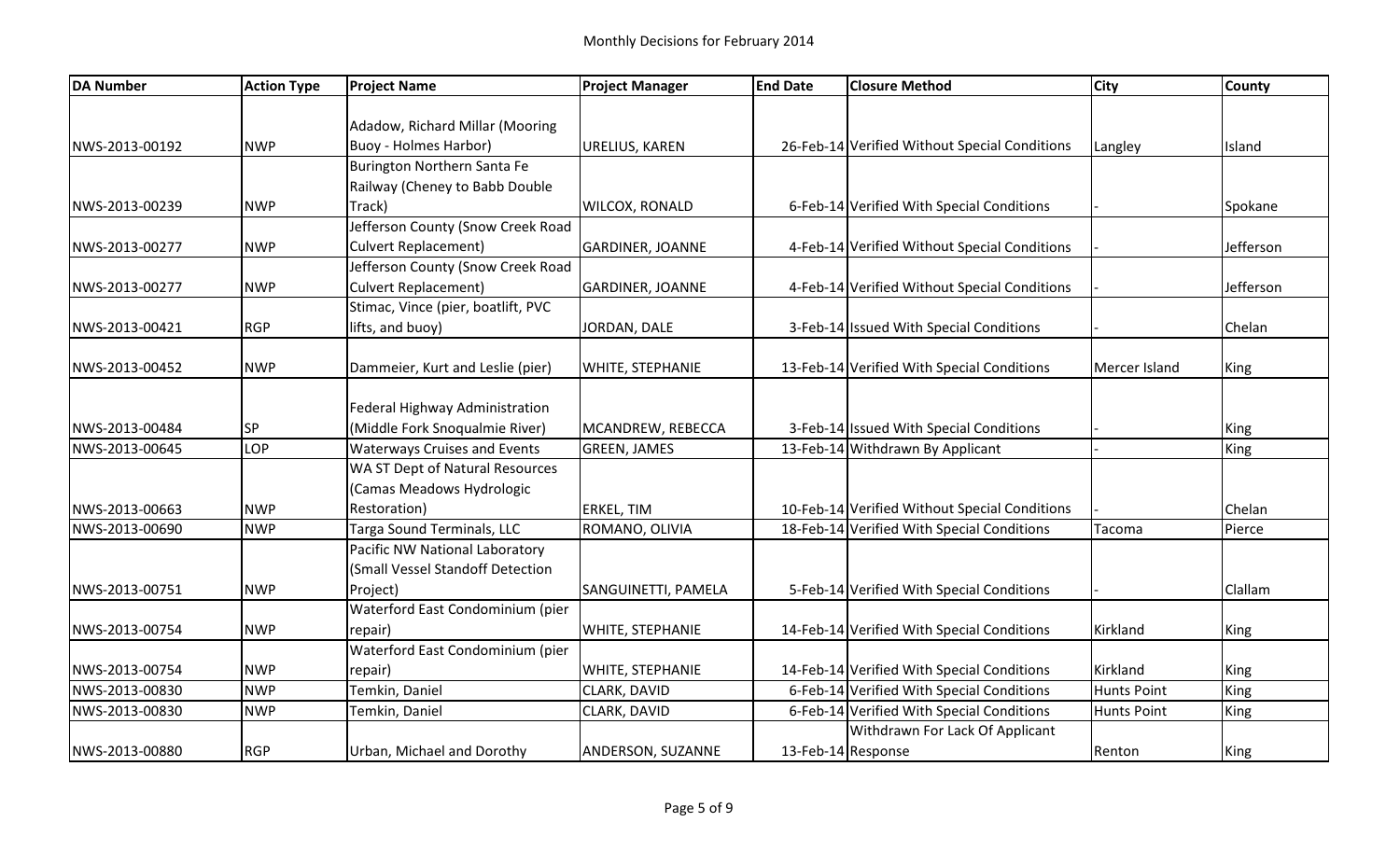| <b>DA Number</b> | <b>Action Type</b> | <b>Project Name</b>                                                         | <b>Project Manager</b> | <b>End Date</b> | <b>Closure Method</b>                         | <b>City</b> | <b>County</b> |
|------------------|--------------------|-----------------------------------------------------------------------------|------------------------|-----------------|-----------------------------------------------|-------------|---------------|
| NWS-2013-00919   | LOP                | Henley, Dale (pier)                                                         | PRINTZ, JACALEN        |                 | 11-Feb-14 Issued With Special Conditions      |             | <b>Skagit</b> |
|                  |                    |                                                                             |                        |                 |                                               |             |               |
|                  |                    | King County Water and Land                                                  |                        |                 |                                               |             |               |
|                  |                    | <b>Resources Division (Upper Carlson</b>                                    |                        |                 |                                               |             |               |
| NWS-2013-00946   | <b>NWP</b>         | Floodplain Restoration Project)                                             | POWELL, SUSAN          |                 | 19-Feb-14 Verified With Special Conditions    |             | King          |
|                  |                    |                                                                             |                        |                 |                                               |             |               |
|                  |                    | King County Water and Land                                                  |                        |                 |                                               |             |               |
|                  |                    | <b>Resources Division (Upper Carlson</b>                                    |                        |                 |                                               |             |               |
| NWS-2013-00946   | <b>NWP</b>         | Floodplain Restoration Project)                                             | POWELL, SUSAN          |                 | 19-Feb-14 Verified With Special Conditions    |             | King          |
|                  |                    |                                                                             |                        |                 |                                               |             |               |
|                  |                    | King County Water and Land                                                  |                        |                 |                                               |             |               |
| NWS-2013-00946   | <b>NWP</b>         | <b>Resources Division (Upper Carlson</b><br>Floodplain Restoration Project) |                        |                 | 19-Feb-14 Verified With Special Conditions    |             |               |
|                  |                    | Teper, Jeffrey and Alexandra                                                | POWELL, SUSAN          |                 |                                               |             | <b>King</b>   |
| NWS-2013-01069   | LOP                |                                                                             |                        |                 |                                               |             |               |
|                  |                    | (shoreline)                                                                 | POWELL, SUSAN          |                 | 7-Feb-14 Issued With Special Conditions       |             | King          |
|                  |                    | <b>Grant County Public Utility District</b>                                 |                        |                 |                                               |             |               |
|                  |                    | #2 (Apricot Orchards Boat Launch                                            |                        |                 |                                               |             |               |
| NWS-2013-01080   | <b>NWP</b>         | Improvement Project)                                                        | <b>ERKEL, TIM</b>      |                 | 14-Feb-14 Verified With Special Conditions    |             | Douglas       |
|                  |                    | Yakama Indian Tribe (Entiat River                                           |                        |                 |                                               |             |               |
|                  |                    | RM 2.6-3.5 Habitat Enhancement                                              |                        |                 |                                               |             |               |
| NWS-2013-01089   | <b>NWP</b>         | Project)                                                                    | <b>ERKEL, TIM</b>      |                 | 26-Feb-14 Verified With Special Conditions    |             | Chelan        |
|                  |                    | Lewis County Public Works (Bishop                                           |                        |                 |                                               |             |               |
|                  |                    | Road Improvements Project CRP                                               |                        |                 |                                               |             |               |
| NWS-2013-01101   | <b>NWP</b>         | 2134)                                                                       | OLMSTEAD, PETER        |                 | 14-Feb-14 Verified Without Special Conditions |             | Lewis         |
|                  |                    |                                                                             |                        |                 |                                               |             |               |
|                  |                    | Kitsap County (Snyder Bulkhead                                              |                        |                 |                                               |             |               |
| NWS-2013-01123   | <b>NWP</b>         | Removal and Shoreline Restoration) GREGORY, JERALD                          |                        |                 | 3-Feb-14 Verified Without Special Conditions  |             | Kitsap        |
|                  |                    |                                                                             |                        |                 |                                               |             |               |
|                  |                    | Campbell, Samuel & Sharon (being                                            |                        |                 |                                               |             |               |
| NWS-2013-01142   | <b>NWP</b>         | purchased by Todd Osburn)-buoy                                              | <b>GREGORY, JERALD</b> |                 | 11-Feb-14 Verified With Special Conditions    |             | Kitsap        |
|                  |                    | Burien, City of (NERA Master                                                |                        |                 |                                               |             |               |
| NWS-2013-01150   | <b>NWP</b>         | Drainage Plan - Phase 1)                                                    | PRINTZ, JACALEN        |                 | 14-Feb-14 Verified With Special Conditions    |             | King          |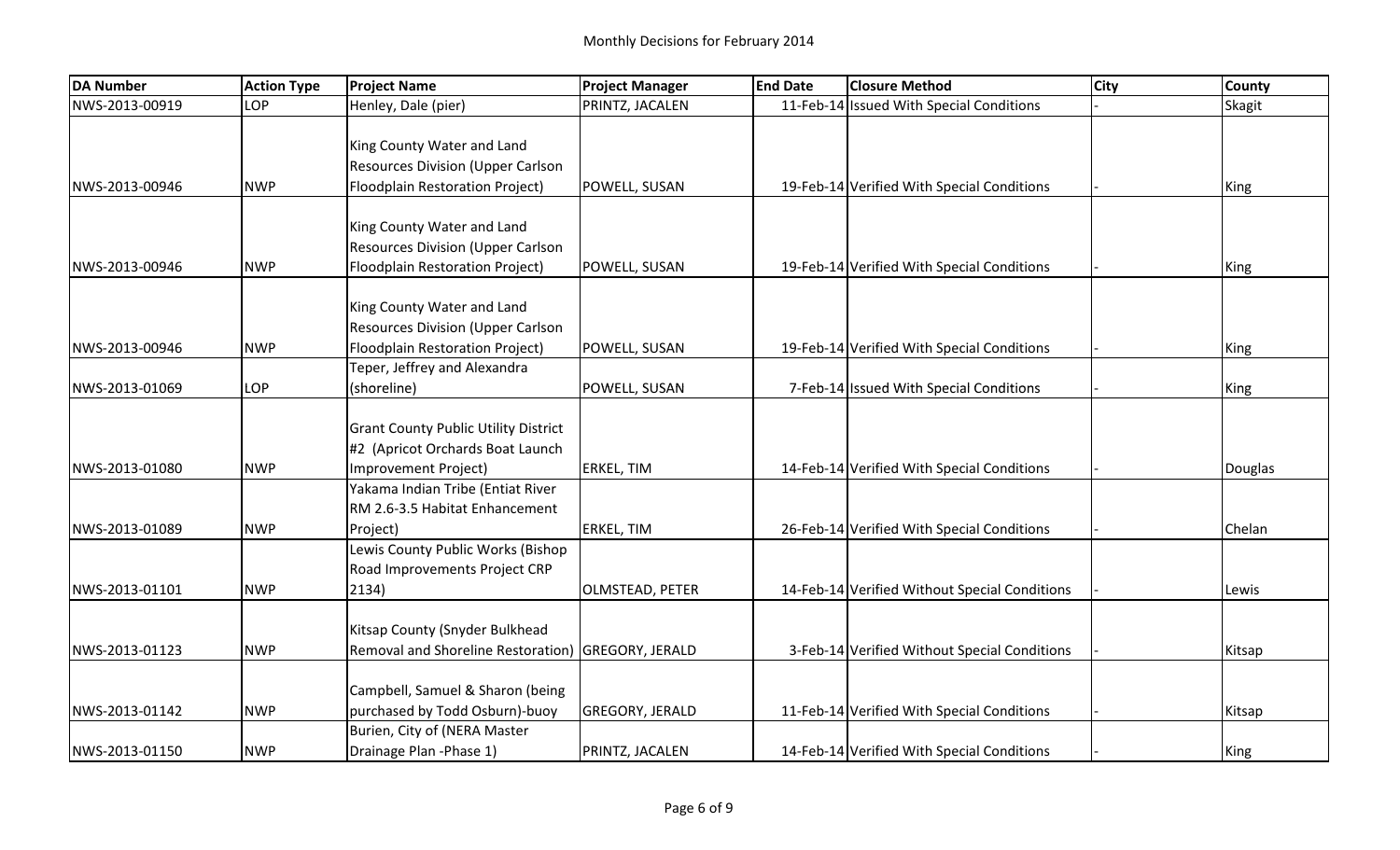| <b>DA Number</b> | <b>Action Type</b> | <b>Project Name</b>                      | <b>Project Manager</b> | <b>End Date</b>    | <b>Closure Method</b>                         | <b>City</b> | <b>County</b> |
|------------------|--------------------|------------------------------------------|------------------------|--------------------|-----------------------------------------------|-------------|---------------|
|                  |                    | Morgan, Timothy and Janice               |                        |                    |                                               |             |               |
| NWS-2013-01163   | <b>NPR</b>         | (bulkhead repair)                        | PRINTZ, JACALEN        |                    | 14-Feb-14 Activity not regulated              |             | King          |
|                  |                    |                                          |                        |                    |                                               |             |               |
|                  |                    | LS Networks (Winlock CO Backbone         |                        |                    |                                               |             |               |
| NWS-2013-01166   | <b>NWP</b>         | <b>Fiber Optic Installation Project)</b> | <b>OLMSTEAD, PETER</b> |                    | 5-Feb-14 Verified Without Special Conditions  |             | Lewis         |
|                  |                    | LS Networks (Vader Lateral Fiber         |                        |                    |                                               |             |               |
| NWS-2013-01194   | <b>NWP</b>         | <b>Optic Installation Project)</b>       | OLMSTEAD, PETER        |                    | 6-Feb-14 Verified Without Special Conditions  |             | Lewis         |
|                  |                    | Skyline Marina Owners Association-       |                        |                    |                                               |             |               |
| NWS-2013-01195   | <b>NWP</b>         | 17 (Finger Pier Floatation Project)      | <b>GREEN, JAMES</b>    |                    | 12-Feb-14 Verified Without Special Conditions |             | <b>Skagit</b> |
|                  |                    |                                          |                        |                    |                                               |             |               |
|                  |                    | <b>Bonneville Power Administration</b>   |                        |                    |                                               |             |               |
|                  |                    | (Central Ferry Fiber Project Phase 1     |                        |                    |                                               |             |               |
| NWS-2013-01205   | <b>NWP</b>         | (2011) BPA Tract ID: ACE-1-FO-A)         | <b>ERKEL, TIM</b>      |                    | 10-Feb-14 Verified Without Special Conditions |             | Columbia      |
|                  |                    | Zayo (Girth ILA 4 Kalama River           |                        |                    | Withdrawn For Lack Of Applicant               |             |               |
| NWS-2013-01242   | <b>NWP</b>         | Crossing)                                | <b>GUY, DANETTE</b>    | 20-Feb-14 Response |                                               |             | Cowlitz       |
|                  |                    | Richland Parks and Recreation Dept       |                        |                    |                                               |             |               |
|                  |                    | (Columbia Playfield Parking Lot and      |                        |                    |                                               |             |               |
| NWS-2013-01247   | <b>NWP</b>         | <b>Baseball Field Expansion)</b>         | <b>ERKEL, TIM</b>      |                    | 18-Feb-14 Verified With Special Conditions    |             | Benton        |
|                  |                    | Farwell, Jean Fenn Trustee               |                        |                    |                                               |             |               |
|                  |                    | (bulkhead, boathouse, piling, and        |                        |                    | Withdrawn For Lack Of Applicant               |             |               |
| NWS-2013-01258   | <b>SP</b>          | pier replacement)                        | <b>GREGORY, JERALD</b> | 10-Feb-14 Response |                                               |             |               |
|                  |                    |                                          |                        |                    | Withdrawn For Lack Of Applicant               |             |               |
| NWS-2013-01281   | <b>SP</b>          | Cook, Don and Susan (bulkhead)           | PRINTZ, JACALEN        | 19-Feb-14 Response |                                               |             | King          |
|                  |                    |                                          |                        |                    | Withdrawn For Lack Of Applicant               |             |               |
| NWS-2013-01294   | <b>NWP</b>         | Fier, Alyx and Sally Ketcham (buoy)      | <b>GREGORY, JERALD</b> |                    | 26-Feb-14 Response                            |             | Kitsap        |
|                  |                    |                                          |                        |                    |                                               |             |               |
| NWS-2013-01298   | <b>NWP</b>         | Weyerhaeuser NR Co.                      | <b>GUY, DANETTE</b>    |                    | 4-Feb-14 Verified Without Special Conditions  |             | Cowlitz       |
|                  |                    | General Folder - FOIAs - (non-           |                        |                    |                                               |             |               |
| NWS-2014-00001   | <b>FOIAA</b>       | project related)                         | MARTIN, DAVID          |                    | 24-Feb-14 Procedure Complete                  |             |               |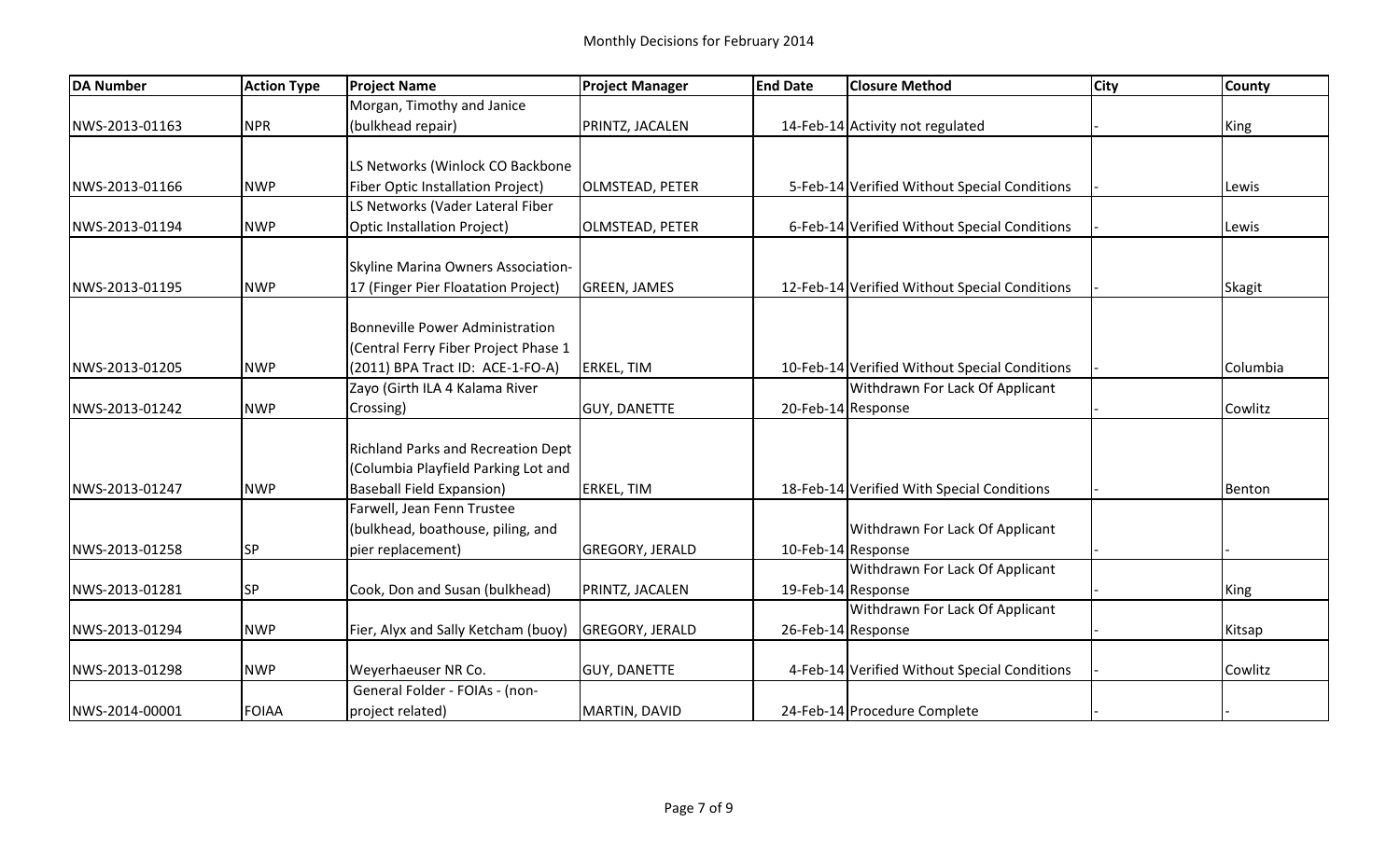| <b>DA Number</b> | <b>Action Type</b> | <b>Project Name</b>                              | <b>Project Manager</b> | <b>End Date</b> | <b>Closure Method</b>                         | <b>City</b>          | <b>County</b> |
|------------------|--------------------|--------------------------------------------------|------------------------|-----------------|-----------------------------------------------|----------------------|---------------|
|                  |                    |                                                  |                        |                 |                                               |                      |               |
|                  |                    | Bellingham, Port of (Harris Avenue               |                        |                 |                                               |                      |               |
| NWS-2014-00028   | <b>NWP</b>         | Pier Emergency Repairs)                          | PERRY, RANDEL          |                 | 11-Feb-14 Verified With Special Conditions    |                      | Whatcom       |
| NWS-2014-00032   | <b>NWP</b>         | Richland, City of                                | <b>ERKEL, TIM</b>      |                 | 10-Feb-14 Verified Without Special Conditions |                      | Benton        |
| NWS-2014-00043   | <b>PREAPPCONS</b>  | <b>Snohomish County Airport</b>                  | TERZI, GAIL            |                 | 4-Feb-14 Permit Required                      |                      |               |
| NWS-2014-00051   | <b>NWP</b>         | Millard, Russell D (gravel)                      | ANDERSON, SUZANNE      |                 | 12-Feb-14 Withdrawn By Applicant              | <b>Black Diamond</b> | King          |
|                  |                    |                                                  |                        |                 |                                               |                      |               |
|                  |                    | Stemilt Agricultural Services, LLC               |                        |                 |                                               |                      |               |
|                  |                    | (Stemitt Emma Lake Water Intake                  |                        |                 |                                               |                      |               |
| NWS-2014-00055   | <b>NWP</b>         | Fish Screen Replacement)                         | <b>ERKEL, TIM</b>      |                 | 18-Feb-14 Verified Without Special Conditions |                      | Franklin      |
| NWS-2014-00058   | <b>RGP</b>         | Schoenfeld, Jeff (lift relocation)               |                        |                 | 7-Feb-14 Issued Without Special Conditions    | Seattle              |               |
|                  |                    |                                                  | PRINTZ, JACALEN        |                 |                                               |                      | King          |
|                  |                    | Lewis County Dept of Public Works                |                        |                 |                                               |                      |               |
| NWS-2014-00061   | <b>NWP</b>         | (Naugle Road Bank Failure)                       | <b>OLMSTEAD, PETER</b> |                 | 3-Feb-14 Verified Without Special Conditions  |                      | Lewis         |
|                  |                    | Vigor Marine (Railway Interim                    |                        |                 |                                               |                      |               |
| NWS-2014-00081   | <b>NWP</b>         | Repair Project)                                  | <b>GREEN, JAMES</b>    |                 | 6-Feb-14 Verified With Special Conditions     |                      | Pierce        |
|                  |                    | Bellingham, Port of (Squalicum                   |                        |                 |                                               |                      |               |
| NWS-2014-00086   | <b>NWP</b>         | Harbor Float Repairs)                            | PERRY, RANDEL          |                 | 14-Feb-14 Verified With Special Conditions    |                      | Whatcom       |
|                  |                    | Federal Highway Administration                   |                        |                 |                                               |                      |               |
|                  |                    | (Geotechnical Drilling Ridgefield                |                        |                 |                                               |                      |               |
|                  |                    | National Wildlife Refuge River "S'               |                        |                 |                                               |                      |               |
| NWS-2014-00087   | <b>NWP</b>         | Unit)                                            | <b>OLMSTEAD, PETER</b> |                 | 13-Feb-14 Verified Without Special Conditions |                      | Clark         |
|                  |                    | Mercer Canyons, Inc (Spice Cabinet               |                        |                 |                                               |                      |               |
| NWS-2014-00098   | <b>NPR</b>         | East Access)                                     | <b>ERKEL, TIM</b>      |                 | 20-Feb-14 Activity not regulated              |                      | Benton        |
|                  |                    | <b>Black Diamond Public Works</b>                |                        |                 |                                               |                      |               |
| NWS-2014-00102   | <b>NPR</b>         | (Abrams Avenue)                                  | ANDERSON, SUZANNE      |                 | 12-Feb-14 Activity not regulated              |                      | King          |
| NWS-2014-00106   | <b>PREAPPCONS</b>  | Nordquist, Jon                                   | SANGUINETTI, PAMELA    |                 | 6-Feb-14 Permit Required                      | <b>Gig Harbor</b>    | Pierce        |
| NWS-2014-00109   | SP                 | Tin Rock Development (DUPLICATE)   PERRY, RANDEL |                        |                 | 6-Feb-14 Withdrawn                            |                      |               |